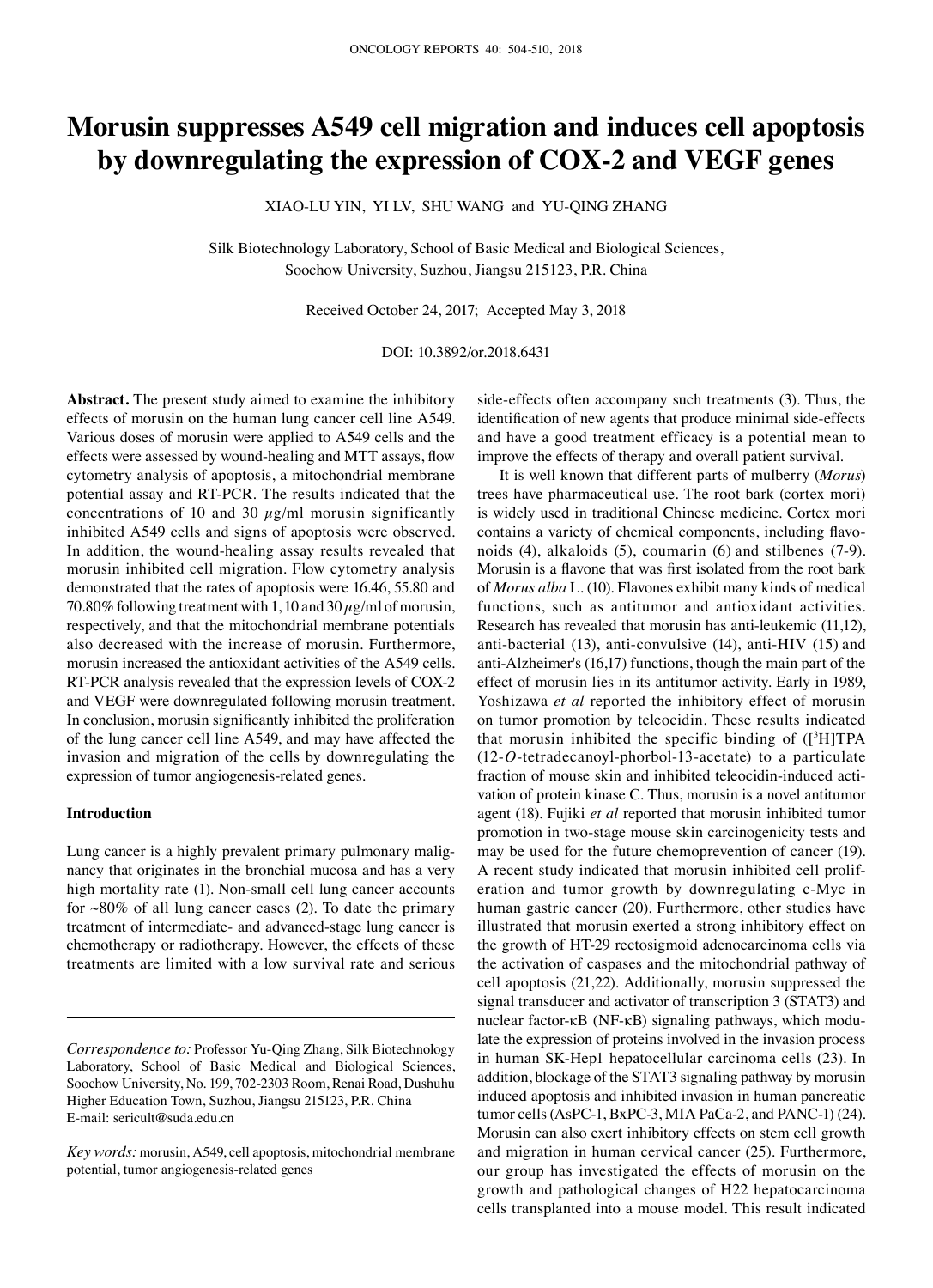that morusin upregulated the expression of caspase-3 and suppressed NF-κB signaling (26). Our group also observed that morusin downregulated the expression of NF-κB, upregulated caspase-3, caspase-9, p-ERK1/2 and p-JNK as well as induced the apoptosis of human hepatoma Bel-7402 cells via the mitochondrial and MAPK pathways (27). Although A549 cells have been researched extensively, the study of the tumor angiogenesis-related genes COX-2 and VEGF has been limited. In the present study, we examined the inhibitory effects of morusin on the growth and migration of human A549 lung cancer cells. Our results indicated that morusin induced mitochondrial membrane permeability changes and downregulated angiogenesis-related genes in the A549 cells. The present study indicated that morusin was a potential drug candidate for the chemotherapy of lung cancer.

## **Materials and methods**

*Materials.* Morusin (2-[2,4-dihydroxyphenyl]-5-hyd roxy-8, 8-dimethyl-3-[3-methyl-1-2-butenyl]-4H,8Hbenzo[1,2-b; 3,4-b']dipyran-4-one; C<sub>25</sub>H<sub>24</sub>O<sub>6</sub>; purity ≥98%) was purchased from Chengdu Ruifensi Biotechnology Co., Ltd. (Chengdu, China). Morusin was dissolved in DMSO and diluted in water. A final concentration of <0.1% DMSO was used in the experiments.

*Cell line.* The human lung cancer cell line A549 was purchased from Nanjing KeyGen BioTech Co., Ltd. (Nanjing, China). The A549 cells were cultured in RPMI-1640 medium supplemented with 10% fetal bovine serum (FBS; Invitrogen; Thermo Fisher Scientific, Inc., Waltham, MA, USA), 100 IU/ml penicillin and 100 IU/ml streptomycin (Beyotime Institute of Biotechnology, Haimen, China). The cells were maintained at 37°C in a humidified atmosphere of 5%  $CO<sub>2</sub>$ .

*MTT assay.* MTT colorimetric assays were performed to evaluate the cytotoxic effect of morusin on the A549 cells (28). Firstly, the cells were seeded in 96-well plates at a  $1x10<sup>5</sup>$  cells/well; the control group was treated with DMSO + PBS, and the other groups were treated with morusin at 1, 10 and 30  $\mu$ g/ml concentrations for 48 h at 37°C. Following the exposure period, the cells were incubated with 20  $\mu$ l MTT (0.5 mg/ml) for an additional 4 h. The formazan crystals were dissolved in 150  $\mu$ l DMSO. The absorbance was assessed with a spectrophotometer (SpectraMax M5; Molecular Devices, San Jose, CA, USA) at 495 nm. Secondly, the cells were seeded in 96‑well plates at a specific density and treated with morusin at 1, 10 and 30  $\mu$ g/ml concentrations at 37˚C for 24, 48 and 72 h, and the remaining steps were performed as above-described. The inhibition ratio was calculated as follows:  $(A_{con} - A_{exp})/A_{con}$  x 100%, where  $A_{exp}$  and  $A_{con}$ are the absorbance values of the treated and untreated cells, respectively.

*Wound‑healing assay.* A wound-healing assay was used to assess cell migration. The A549 cells were seeded into 6-well plates and incubated for 24 h. A 'wound' was made by manually scraping the monolayer in the middle of the each well with a  $10-\mu l$  pipette tip. Cells were added with fresh morusin-containing medium or medium along (control), and Table I. The primer sequences of the genes used in RT-PCR.

| Gene                    | Primer sequences $(5' \text{ to } 3')$ |
|-------------------------|----------------------------------------|
| $COX-2$                 | Forward: AGCATCTACGGTTTGCTGTG          |
|                         | Reverse: CCTGTTTAAGCACATCGCAT          |
| <b>VEGF</b>             | Forward: GCAGCTTGAGTTAAACGAACG         |
|                         | Reverse: GGTTCCCGAAACCCTGAG            |
| F. forward: R. reverse. |                                        |

the cells were incubated for another 24 h. After incubation, the cells were imaged via inverted microscopy (AMG, Mill Creek, WA, USA) to determine the wound-healing rate.

*Annexin V‑FITC/PI double staining.* A549 cells were treated with morusin for 24 h, and then examined via flow cytometry using a commercial Annexin V-FITC/PI Apoptosis Detection kit (Nanjing KeyGen BioTech). Following treatment, the cells were collected and washed twice in PBS, then resuspended in Annexin-binding buffer. The samples were subsequently stained with Annexin V‑fluorescein isothiocyanate (FITC) and propidium iodide (PI), and then incubated for 15 min in the dark. The cells were analyzed by flow cytometry (Becton-Dickinson, San Jose, CA, USA).

*Mitochondrial membrane potential (*∆*ψ) assay.* ∆ψ was evaluated using the probe JC-1, which reversibly changes color from green, at 535 nm, to orange, at 590 nm, as ∆ψ increases. JC-1 has both a monomer and polymer state. It exists in monomer and green fluorescent can be detected in the form of FL‑1 channel with FITC when the cells are in high concentration. It exists in polymer and red fluorescent can be detected in the form of FL-2 channel with PE. In brief, the cells were harvested, washed, resuspended in PBS, and stained with JC-1 for 15‑20 min at 37˚C in the dark. The resuspended solutions were then analyzed by flow cytometry.

*Determination of antioxidant activities.* The cells were treated with or without different concentrations of morusin for 24 h. The SOD, GSH and T-AOC concentrations were detected with the appropriate T-SOD, GSH-PX and T-AOC commercial kits (Jiancheng Institute of Biotechnology, Co., Ltd, Nanjing, China), according to the manufacturer's instructions.

*Real‑time PCR analysis.* Total RNA was extracted from the cells using TRIzol® reagent (Life Technologies; Thermo Fisher Scientific, Inc.), according to the manufacturer's instructions. The concentration of total RNA was quantified by the absorbance at 260 nm using a NanoDrop spectrophotometer (Thermo Fisher Scientific, Inc.). Reverse transcription was performed with Prime Script™ RT reagent kit (Takara Bio, Inc., Otsu, Japan) and the cDNA was prepared for real-time PCR. Real-time PCR was performed in triplicate with SYBR Premix Ex TaqTM II RT-PCR kit (Takara Bio) using ABI 7900HT Fast Real-Time PCR system (Applied Biosystems Inc., Foster City, CA, USA). The RT‑PCR amplification conditions were as follows: 95˚C for 5 min; 40 cycles at 95˚C for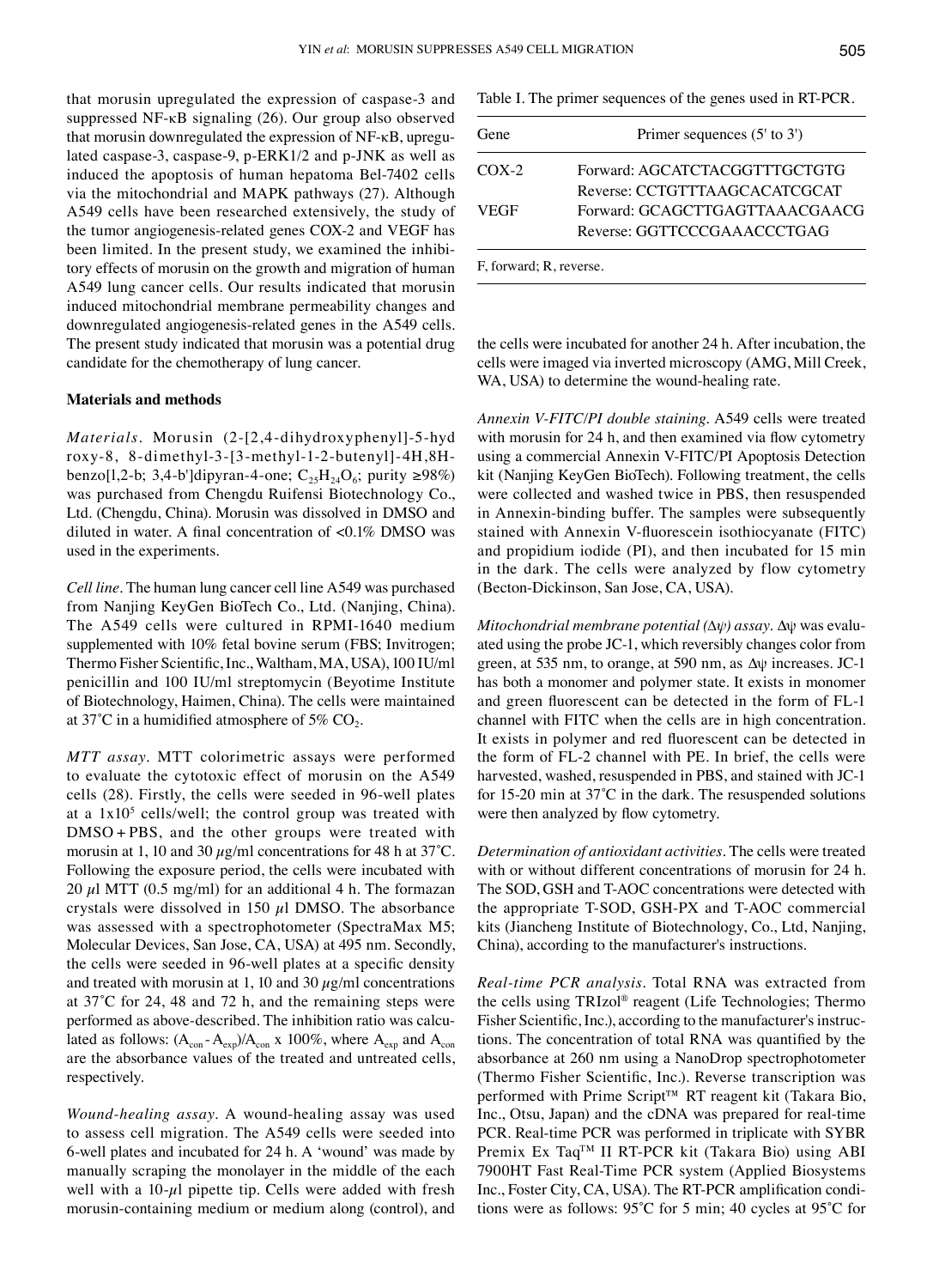

Figure 1. Morphological characteristics of the A549 cells. (A-a) The control group. (A-b) Morusin (1 µg/ml)-treated group. (A-c) Morusin (10 µg/ml)-treated group. (A-d) Morusin (30  $\mu$ g/ml)-treated group. The images were obtained at a magnification of x200. (B-e) A 48-h morusin treatment concentration-dependently inhibited the growth of A549 cells. (B-f) Morusin time-dependently inhibited the growth of A549 cells. \* P<0.05 and \*\*P<0.01 vs. the control group.

15 sec, 60˚C for 20 sec and 72˚C for 40 sec. The sequences of the primers are listed in Table I.

*Statistical analysis.* Data are presented as the mean ± standard deviation (SD). Statistical significance was tested using one-way ANOVA with Origin 7.5 software (OriginLab, Northampton, MA, USA). P<0.05 was considered to indicate a statistically significant difference.

# **Results**

*Morusin inhibits the growth of human lung cancer cells.* The ability of morusin to inhibit the growth of the human A549 lung cancer cell line was evaluated. Following treatment with the various concentrations of morusin (1, 10 and 30  $\mu$ g/ml) for 24 h, the A549 cells were observed by inverted microscopy (Fig. 1A). The cells of the control group (Fig. 1A-a) were adherent, shiny and exhibited clear polygon forms. However, after treatment with 10 or  $30 \mu g/ml$  morusin (Fig. 1A-b, c and d), morphological changes were observed, including cell shrinkage and cavitation, and the numbers of cells were significantly decreased. Furthermore, the majority of the cells were floating, and the number of adherent cells had decreased.

The MTT assay was used to determine the cytotoxicity of morusin against the A549 human lung cancer cells. The results are displayed in Fig. 1B-e. Morusin inhibited the growth of A549 cells in a dose-dependent manner. All the treatment groups exhibited significant differences (P<0.01) compared with the control group. After treatment with 30  $\mu$ g/ml morusin, the viability of the A549 cells was only 3.21%, and the inhibition rate had reached 96.79%. The results revealed that, when the morusin concentrations reached 30  $\mu$ g/ml, the inhibition rate did not decrease with time. This finding indicated that morusin played an important role in the inhibition of A549 cells. As demonstrated in Fig. 1B-f, the viability of the A549 cells was evaluated after treatment with different concentrations of morusin for 24, 48 and 72 h, and when the concentration of morusin was 30  $\mu$ g/ml, cell viability did not reduce with time, indicating that the morusin treatment had reached its maximum effect. At concentrations below 30  $\mu$ g/ml, and with increasing duration, morusin markedly decreased the cell survival rates and increased the inhibition rates of the A549 cells.

*Morusin inhibits the migration of A549 cells.* As displayed in Fig. 2, A549 cells exhibited wound closure activity, but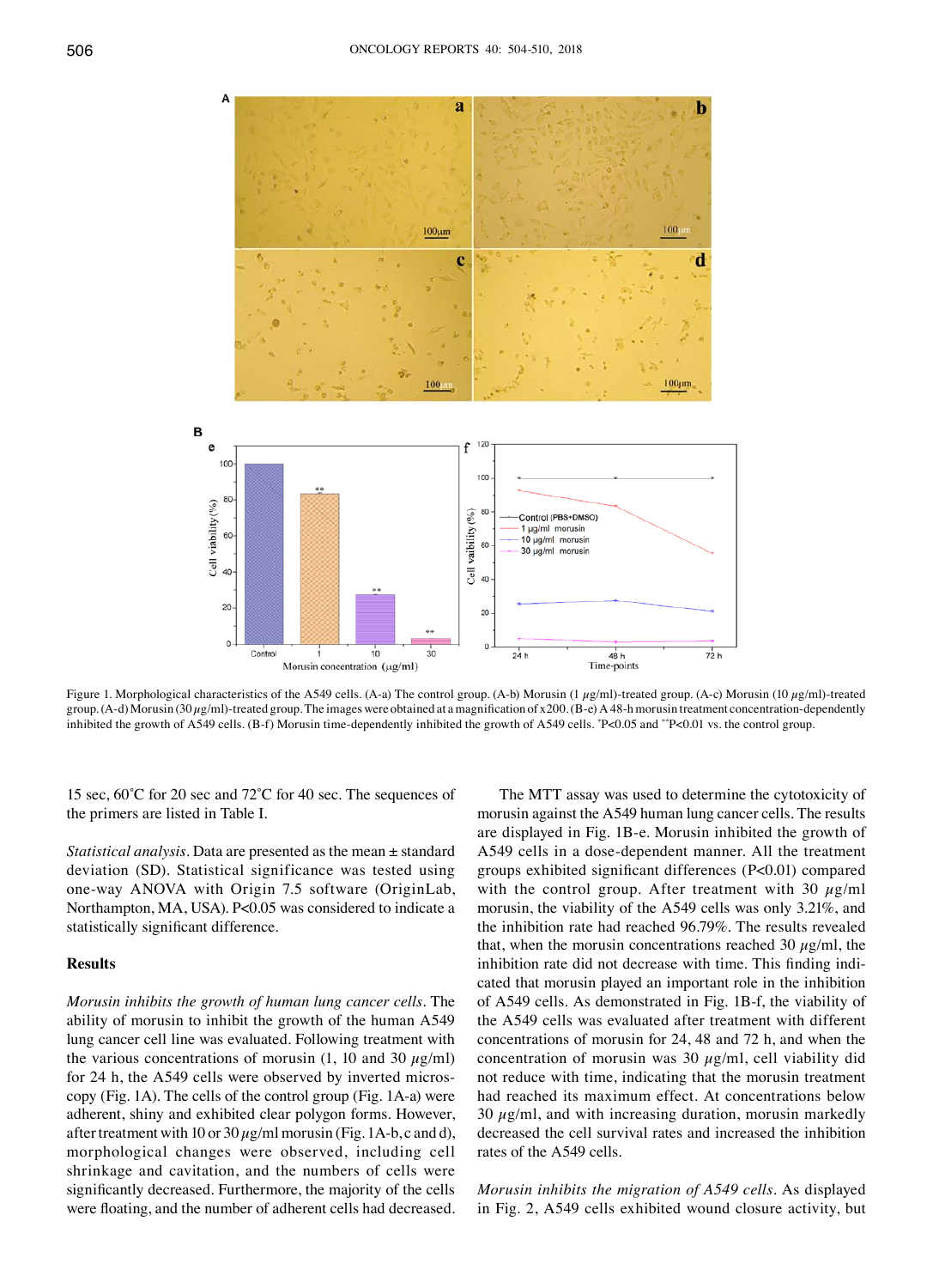

Figure 2. The line chart displays the migration area of the A549 cells treated with morusin compared with the control. \* P<0.05 and \*\*P<0.01 vs. the control group.

this activity was significantly reduced in the morusin‑treated groups in a dose-dependent manner. The degree of wound healing in the untreated group was greater than that in each of the morusin-treated groups. These results indicated that morusin treatment significantly inhibited the migration rates of A549 cells.

*Effects of morusin on the apoptosis and ∆ψ of A549 cells.* Annexin V/PI staining was performed to assess morusin-induced apoptosis. As displayed in Fig. 3, significant increases in the ratio of apoptotic cells were observed in the cells treated with different concentrations of morusin (P<0.01), compared with that of the morusin-untreated cells. The apoptotic rate of the control group was 7.08%, whereas cells treated with 30  $\mu$ g/ml morusin exhibited an apoptotic rate of 70.80%. The changes in the apoptotic rates in morusin-treated cells were dose-dependent.

The mitochondrion is a key organelle in the process of apoptosis. The loss of  $\Delta \psi$  is putatively the initial event that leads to apoptosis (29). To elucidate the association between ∆ψ and morusin-induced apoptosis, we examined the loss of ∆ψ by flow cytometry. As illustrated in Fig. 4, ∆ψ was high and JC-1 was mostly in the form of polymers in the control group. Cells were treated with different concentrations of morusin for 24 h, and significant decreases in ∆ψ and increases of green fluorescence were observed in the A549 cells, in comparison with the untreated cells. Collectively, these results revealed that morusin induced the loss of ∆ψ, which caused changes in the permeability of the mitochondria and eventually induced cell apoptosis.

*Morusin increases the antioxidant activities of A549 cells.* The levels of antioxidant activity in morusin-treated A549 cells were examined in the present study. As shown in Fig. 5, the antioxidant enzyme levels were increased following treatment with different concentrations of morusin. The results showed that morusin clearly and significantly increased the activity levels of SOD, GSH-PX and T-AOC, in comparison with those of the control group  $(P<0.01)$ , in a dose-dependent manner, and thus increased the antioxidant abilities of the A549 cells.

*Morusin reduces the expression of the VEGF gene and COX‑2 gene in A549 cells.* VEGF is a key regulator of vascular permeability and promotes endothelial cell proliferation and migration (30,31). The RT-PCR results revealed that the expression of VEGF was reduced by 18, 38 and 56% following treatment of A549 cells with 1, 10 and 30  $\mu$ g/ml morusin, respectively (Fig. 6A). This indicated that morusin suppressed expression of the VEGF gene, which is related to angiogenesis, in a dose-dependent manner. As displayed in Fig. 6B, the expression of the COX-2 gene was high in the control group. After the cells were treated with different concentrations of morusin, the expression of the COX-2 gene was decreased in a dose-dependent manner. In summary, these results indicated that morusin inhibited the expression of VEGF and COX-2 genes, and thus affected tumor angiogenesis in A549 cells.



Figure 3. (A) Apoptosis of A549 cells was determined by Annexin V-FITC/PI staining via flow cytometry. The y-axis indicates the PI-labeled population, and the x-axis indicates the FITC-labeled Annexin V-positive cells. (B) Effect of morusin on apoptosis in A549 cells. \* P<0.05 and \*\*P<0.01 vs. the control group.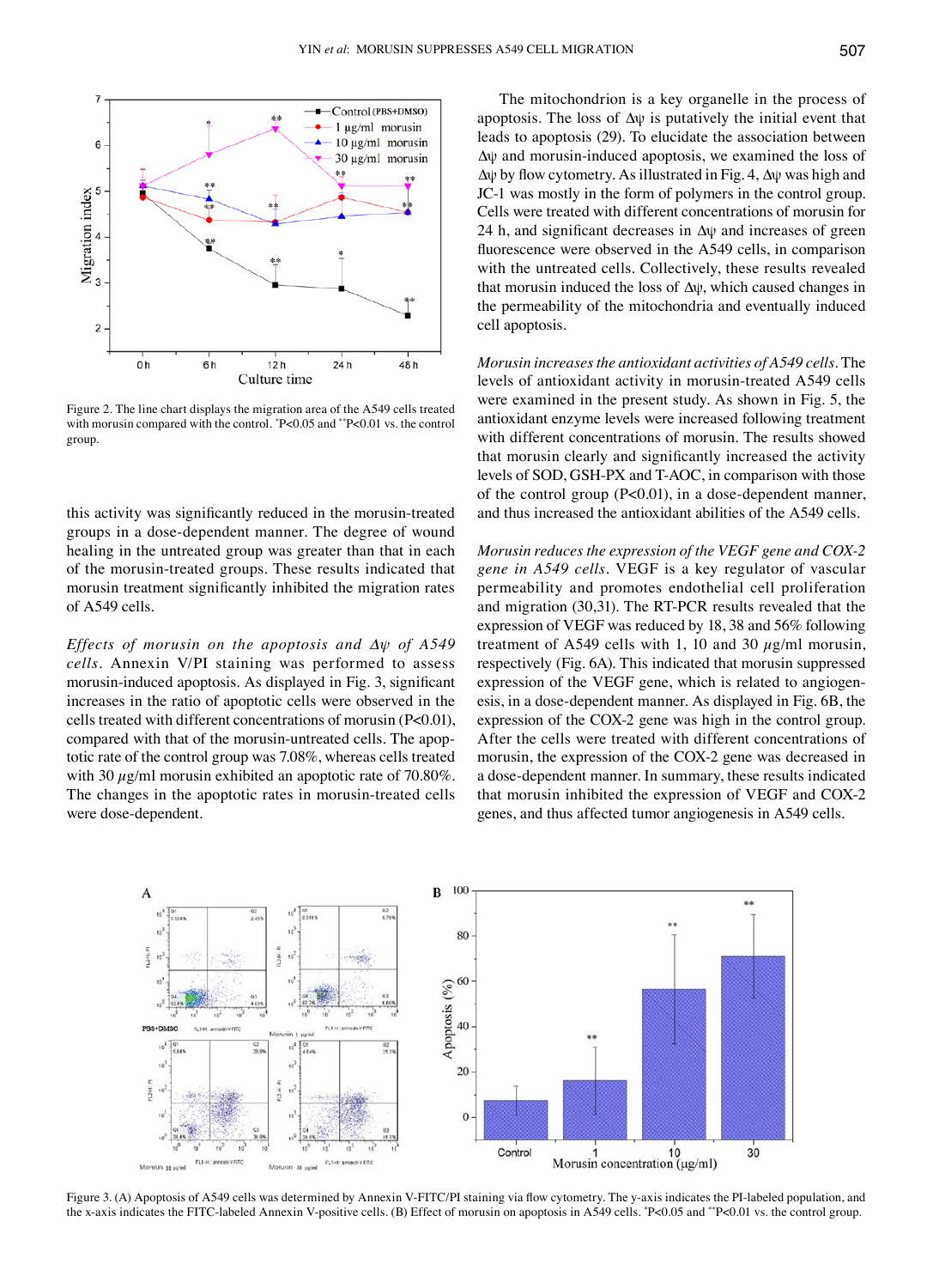

Figure 4. (A) Morusin‑induced changes in the mitochondrial membrane potential (Δψ) in A549 cells, as assessed by JC‑1 staining. (B) Quantification of cells with low mitochondrial transmembrane potentials. \*\*P<0.01 vs. the control group.



Figure 5. Morusin-induced increases in antioxidant activities. Morusin significantly increased the activity levels of (A) GSH-PX, (B) SOD and (C) T-AOC, in comparison with those of the control group (P<0.01), in a dose-dependent manner. \*\*P<0.01 vs. the control group.



Figure 6. Relative expression of the (A) VEGF gene and the (B) COX-2 gene in A549 cells. \*\*P<0.01 vs. the control group.

## **Discussion**

The A549 human lung carcinoma cell line possesses a vigorously proliferative ability. The dysregulation and indefinite proliferation of cells is the foundation of the occurrence and development of tumors. Thus, analysis of the cell cycle in tumors is often used for anticancer drug screening and the evaluation of anticancer effects. Certain natural products play important roles in the development of drugs. For example, flavonoids exhibit a variety of biological activities that include anti-proliferative and anti-angiogenic activities. Many studies have demonstrated that morusin, an isoprenylated flavone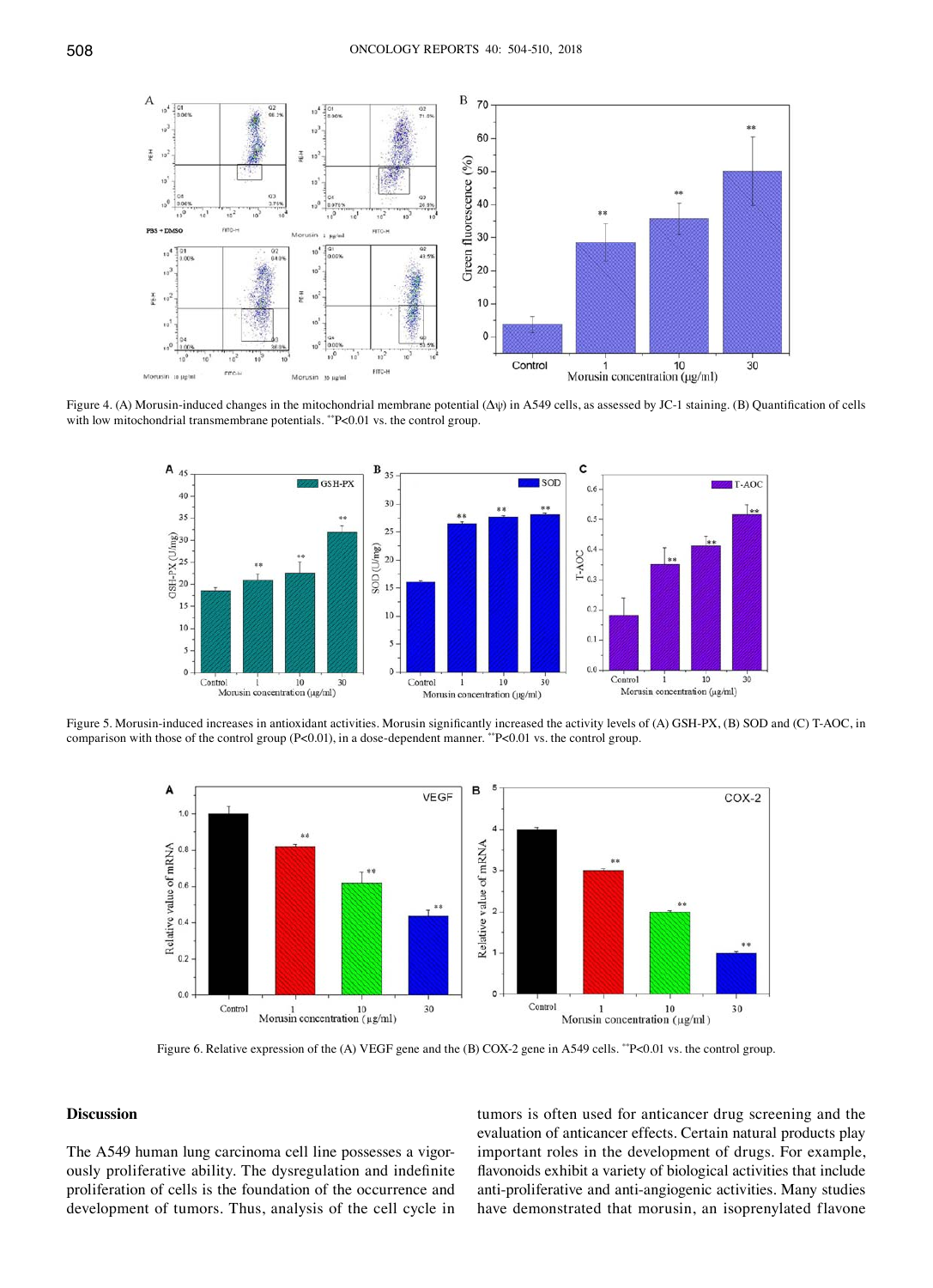from the mulberry tree, exerts inhibitory effects on cell proliferation. Therefore, morusin is regarded as a chemopreventive agent. The present study observed the cytotoxic effect of morusin on the A549 cell line *in vitro*.

The MTT assay is one of the most commonly used methods for assessing cell survival rates. The results of the present study indicated that morusin significantly inhibited the proliferation of A549 cells in a concentration-dependent manner. Within the 1-30  $\mu$ g/ml concentration range, the cell survival rates gradually decreased with increasing concentrations and durations of morusin treatment. Since those concentrations affected cell viability, the effects observed in subsequent experiments may be due to the effects of cell viability. Chen *et al* found that the survival rate of SK‑Hep1 cells was significantly reduced following treatment with 25-70  $\mu$ M morusin for 24 h (22). These experimental results were consistent with those of our study. Additionally, the morphological changes of the A549 cells were observed by inverted microscopy following the MTT assays. The results revealed that the numbers of adherent cells were significantly decreased in the morusin-treated groups in comparison with that of the control group. In addition, cell shrinkage and cracking were also observed in morusin-treated groups. Furthermore, Annexin V-FITC/PI double staining was used to detect cell apoptosis. The analyses indicated that the cells were primarily in apoptotic stage following morusin treatment. With increasing concentrations of morusin, the numbers of apoptotic cells significantly increased, a result that was consistent with the results of the MTT assay.

Mitochondria occupy a core position in cell survival and play a vital role in the cell apoptosis pathway. Mitochondrial morphology and functions are substantially altered when cells undergo apoptosis. The loss of ∆ψ can result in an increase in mitochondrial permeability and the release of cytochrome *c.*  Cytochrome *c* and apoptotic proteases are activating factors, and can combine with caspase-9 to form a polymer complex that subsequently activates caspase-3. Activated caspase-3 induces the caspase-mediated apoptotic pathway, subsequently causing apoptosis (32,33). In summary, morusin induces the loss of ∆ψ and causes cell apoptosis in human A549 lung carcinoma cells via the mitochondrial pathway.

Reactive oxygen species (ROS) are a series of substances produced in the process of cell aerobic metabolism and have a toxic effect on cells. The overproduction of ROS, or reductions in ROS scavenging abilities, can cause oxidative stress in cells. Oxidative stress can lead to increases in tissue lipid peroxidation, which then causes oxidative damage to the DNA and, eventually, abnormal protein expression. The results of the present study revealed that morusin increased the levels of SOD, GSH-PX and T-AOC. Furthermore, these activities were enhanced with increasing concentrations of morusin and were significantly increased in comparison with that of the control group (P<0.01). The results indicated that morusin increased the ROS scavenging abilities of the cells and reduced oxidative stress by increasing the activities of SOD and GSH-PX, as well as the level of T-AOC to achieve its antitumor effects.

The migration of tumor cells is a key part of tumor infiltration and migration. Inhibition of the migratory abilities of tumor cells can reduce the recurrence rate and prolong the survival of postoperative tumor patients. The results of the present study demonstrated that the wound-healing rates of the morusin-treated cells were much slower than those of the untreated cells, indicating a reduced migratory capacity.

Modern medical research has revealed that tumor angiogenesis is essential for tumor growth and migration (34). Tumor vasculature can provide sufficient nutrition for tumor cells. A series of angiogenic factors exist in the human body, among which COX-2 and VEGF are the most closely related to tumor angiogenesis (35). COX-2 is a type of induction enzyme that is only generated by stimulation from associated cytokines, tumor inducers and tumor genes. Cao *et al* have reported that COX-2 is a common feature of neoplasms, particularly those with an epithelial origin (36), and that COX-2 inhibitors exhibit good antitumor effects (37). VEGF is an important angiogenesis-promoting factor that can promote the growth and migration of tumor cells and is highly expressed during tumor angiogenesis (38) and in tumor cells (39). A number of Chinese herbal components have demonstrated that anti-angiogenic effects can be achieved by targeting VEGF-induced angiogenesis (40). In the present study, RT-PCR results indicated that COX-2 and VEGF genes in the morusin‑treated A549 cells were significantly decreased in a concentration-dependent manner. Overall, these results indicated that morusin could inhibit tumor angiogenesis and affect the migration and invasion of tumor cells.

In conclusion, morusin significantly inhibited the proliferation of human A549 lung carcinoma cells and promoted cell apoptosis, as demonstrated by MTT assays and flow cytometry. In addition, morusin induced cell apoptosis via the loss of mitochondrial membrane potential. Furthermore, some antioxidant abilities were detected, indicating that morusin can enhance antioxidant capacity. Furthermore, the research further examined the effects of morusin on the genes that were associated with tumor angiogenesis. The results indicated that, following treatment with various concentrations of morusin, the expression levels of the COX-2 and VEGF genes in the A549 cells were significantly reduced in a dose-dependent manner. In general, morusin affected the invasion and migration of tumor cells via the inhibition of tumor angiogenesis. However, the specific mechanisms remain unclear and require further research.

## **Acknowledgements**

Not applicable.

# **Funding**

The present study was supported by the earmarked fund (CARS-18-ZJ0502) from the China Agriculture Research System and funding from the Priority Academic Program Development of Jiangsu Higher Education Institutions, P.R. China.

#### **Availability of data and materials**

The datasets used during the present study are available from the corresponding author upon reasonable request.

### **Authors' contributions**

YQZ conceived this study. YL and SW performed most of the experiments and constructed the database. XLY performed some